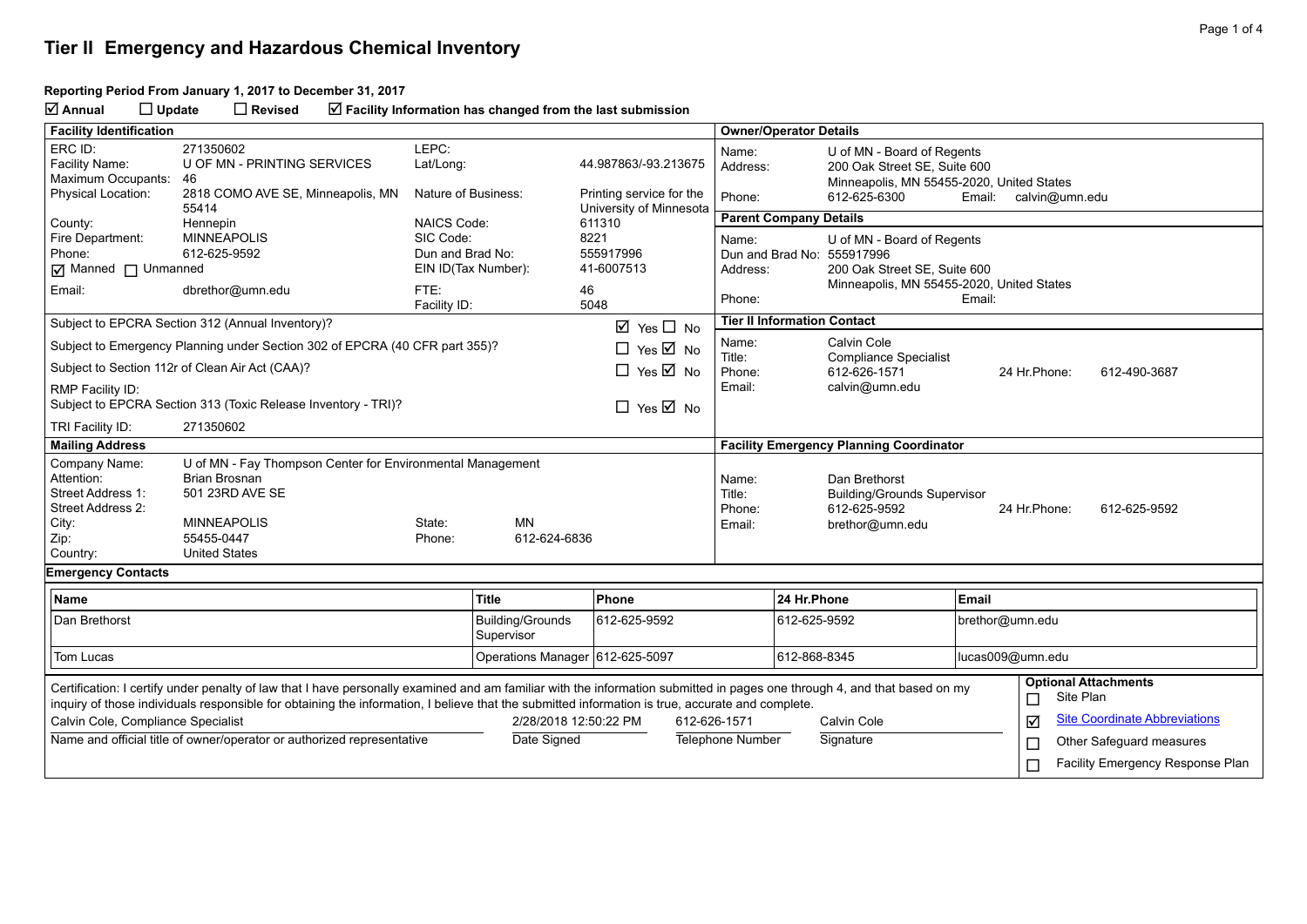Facility/Site Name: U OF MN - PRINTING SERVICES ERC ID: 271350602

**Reporting Period From January 1, 2017 to December 31, 2017**

| <b>Chemical Description</b>                                     | <b>Physical Hazards</b>                          |                                        |                                                        |                               | <b>Health Hazards</b>                                          |                          |                   |  |  |
|-----------------------------------------------------------------|--------------------------------------------------|----------------------------------------|--------------------------------------------------------|-------------------------------|----------------------------------------------------------------|--------------------------|-------------------|--|--|
| Chemical ID:<br>547874<br>Check if Chemical Information is      | $\Box$ Combustible dust                          |                                        |                                                        |                               | $\boxtimes$ Acute toxicity (any route of exposure)             |                          |                   |  |  |
| ☑<br>changed from the last submission:                          | $\boxtimes$ Corrosive to metal                   |                                        |                                                        |                               | $\Box$ Aspiration hazard                                       |                          |                   |  |  |
| N/A<br>CAS #:<br>Trade Secret:                                  | $\Box$ Explosive                                 |                                        |                                                        |                               | $\boxtimes$ Carcinogenicity                                    |                          |                   |  |  |
| □<br><b>Chemical Name:</b><br><b>Lead Acid Batteries</b>        |                                                  |                                        | $\Box$ Flammable (gases, aerosols, liquids, or solids) |                               | $\Box$ Germ cell mutagenicity                                  |                          |                   |  |  |
| Contains EHS: $\nabla$<br>EHS:<br>Exceeds TPQ: $\Box$<br>$\Box$ | $\Box$ Gas under pressure                        |                                        |                                                        |                               | $\Box$ Hazard Not Otherwise Classified (HNOC)                  |                          |                   |  |  |
| EHS Name:                                                       | $\Box$ Hazard Not Otherwise Classified (HNOC)    |                                        |                                                        |                               | $\boxtimes$ Reproductive toxicity                              |                          |                   |  |  |
| $\Box$ Pure $\Box$ Mix<br><b>Ø</b> Solid Ø Liquid □ Gas         | $\Box$ In contact with water emits flammable gas |                                        |                                                        |                               | $\boxtimes$ Respiratory or skin sensitization                  |                          |                   |  |  |
| Chemical Added On:<br>Exceed TPQ On:                            | $\Box$ Organic peroxide                          |                                        |                                                        |                               | $\boxtimes$ Serious eye damage or eye irritation               |                          |                   |  |  |
| Check if the chemical is below<br>□<br>reporting threshold:     |                                                  | $\Box$ Oxidizer (liquid, solid or gas) |                                                        |                               |                                                                | $\Box$ Simple asphyxiant |                   |  |  |
|                                                                 | $\Box$ Pyrophoric (liquid or solid)              |                                        |                                                        |                               | $\boxtimes$ Skin corrosion or irritation                       |                          |                   |  |  |
|                                                                 | $\Box$ Pyrophoric gas                            |                                        |                                                        |                               | $\boxtimes$ Specific target organ toxicity (single or repeated |                          |                   |  |  |
|                                                                 | $\Box$ Self-heating                              |                                        |                                                        |                               | exposure)                                                      |                          |                   |  |  |
|                                                                 | $\Box$ Self-reactive                             |                                        |                                                        |                               |                                                                |                          |                   |  |  |
| Inventory                                                       | <b>Storage Codes &amp; Location</b>              |                                        |                                                        |                               |                                                                |                          |                   |  |  |
| Max Daily Amt (lbs): 1020                                       | <b>Container Type</b>                            | <b>Pressure</b>                        | <b>Temperature</b>                                     | <b>Storage</b>                | <b>Description</b>                                             | Lat/Long                 | <b>Max Amt At</b> |  |  |
| Max Daily Amt Code: 04                                          |                                                  |                                        |                                                        | <b>Location</b>               |                                                                | 44.987863/-              | Location(lbs)     |  |  |
| Avg Daily Amt (lbs): 1020                                       | [R]Other<br>Desc:                                | [1]Ambient<br>pressure                 | [4]Ambient<br>temperature                              | LEAD ACID<br><b>BATTERIES</b> |                                                                | 93.213675                |                   |  |  |
| Avg Daily Amt Code: 04                                          |                                                  |                                        |                                                        | IN TELECOM                    |                                                                |                          |                   |  |  |
| Max Amt in Largest Container (lbs):                             | [R]Other                                         | [1]Ambient                             | [4]Ambient                                             | <b>ROOM</b><br>LEAD ACID      |                                                                | 44.987863/-              |                   |  |  |
|                                                                 | Desc:                                            | pressure                               | temperature                                            | <b>BATTERIES</b>              |                                                                | 93.213675                |                   |  |  |
| No of days onsite: 365                                          |                                                  |                                        |                                                        | IN LIFTS                      |                                                                |                          |                   |  |  |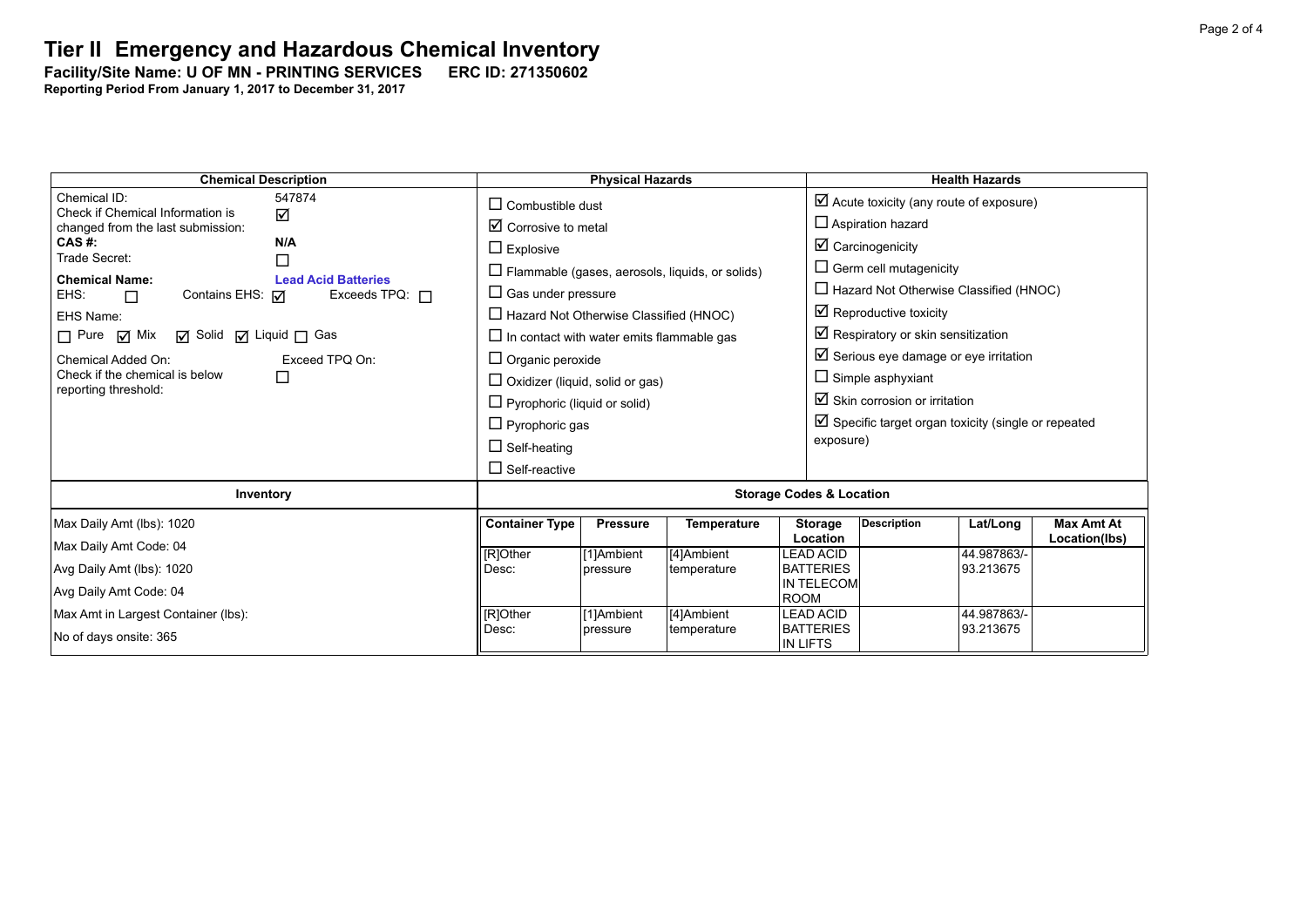Facility/Site Name: U OF MN - PRINTING SERVICES ERC ID: 271350602

**Reporting Period From January 1, 2017 to December 31, 2017**

| <b>Chemical Name</b> | %    | CAS#      | <b>EHS</b> | <b>EHS Name</b> | Max Daily<br>Amount (lbs) | Max Daily<br>Amount Code |
|----------------------|------|-----------|------------|-----------------|---------------------------|--------------------------|
| Sulfuric acid        | 50   | 7664-93-9 | ☑          | Sulfuric acid   | 510                       | 03                       |
| Lead                 | 70   | 7439-92-1 | $\Box$     |                 | 714                       | 03                       |
| Antimony             |      | 7440-36-0 | $\Box$     |                 | 10.2                      | 01                       |
| Tin                  | 0.4  | 7440-31-5 | $\Box$     |                 | 4.08                      | 01                       |
| Calcium              | 0.03 | 7440-70-2 | $\Box$     |                 | 0.306                     | 01                       |
| <b>Arsenic</b>       | 0.03 | 7440-38-2 | $\Box$     |                 | 0.306                     | 01                       |
| Polypropylene        | 10.5 | 9003-07-0 | $\Box$     |                 | 107.1                     | 02                       |
| Polyethylene         | 1.7  | 9002-88-4 | $\Box$     |                 | 17.34                     | 01                       |

MIXTURE COMPONENTS